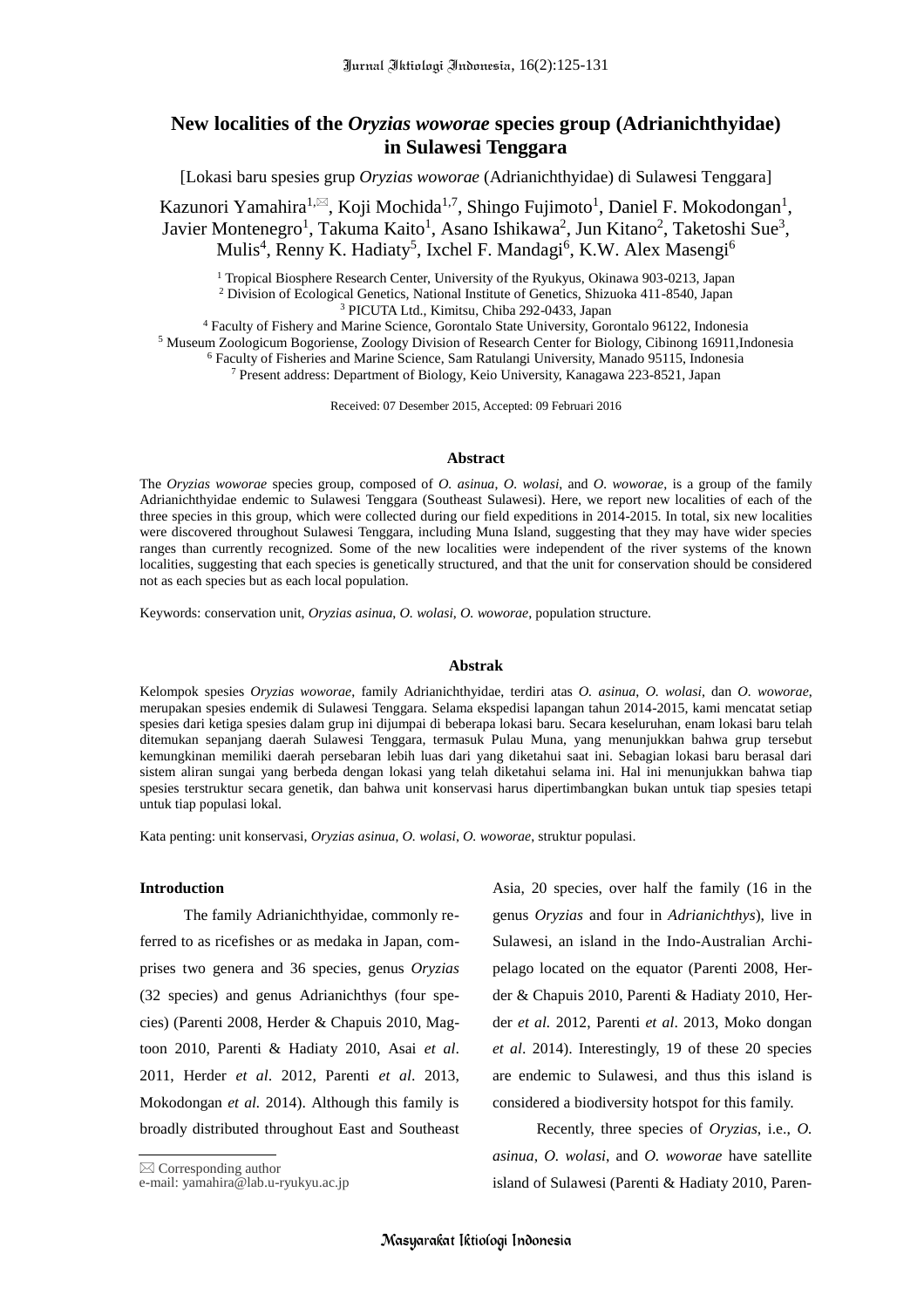

Figure 1. An adult male of A. *Oryzias asinua*, B. *O. wolasi*, and C. *O. woworae*.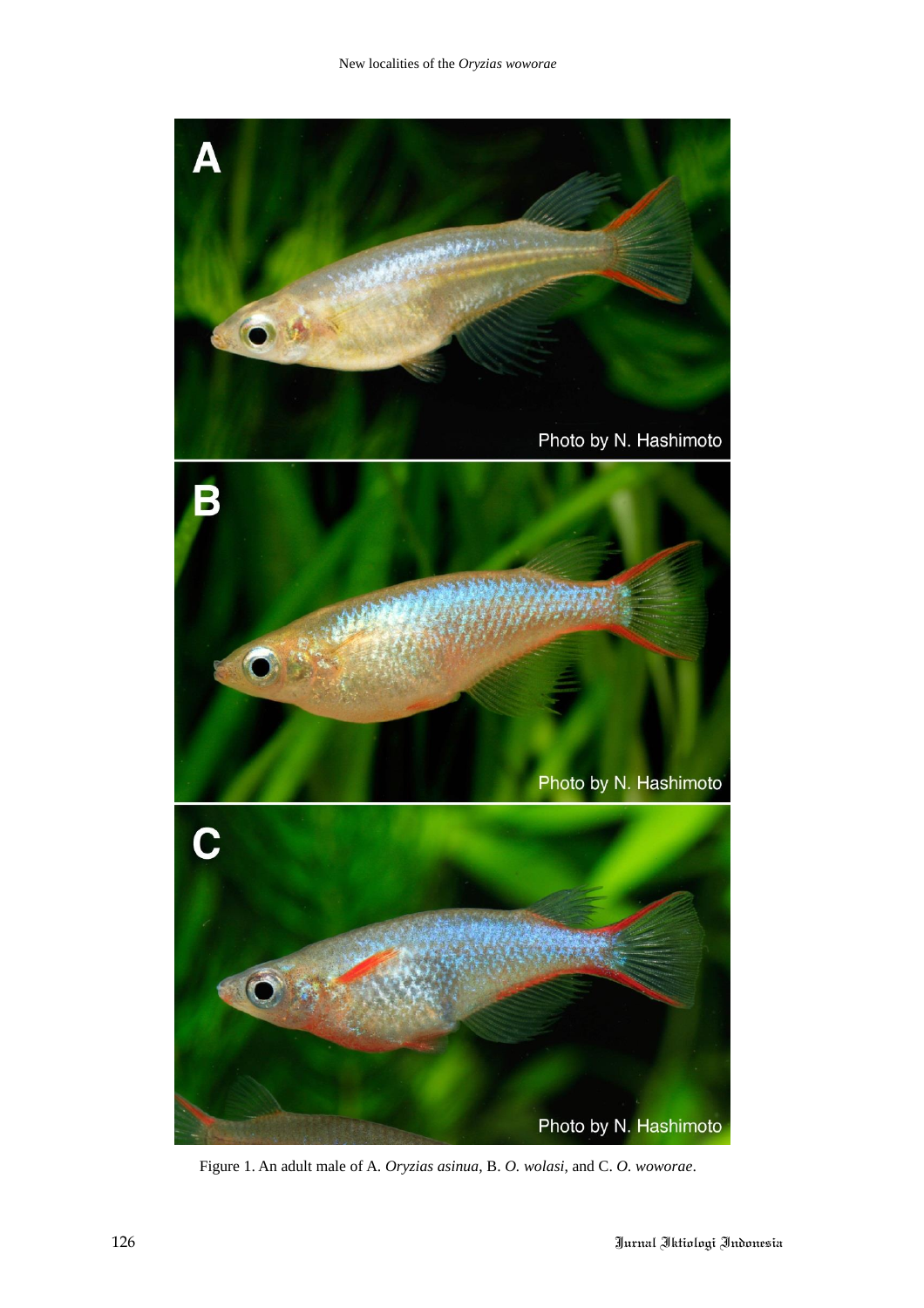ti *et al.* 2013). These three species, called the *Oryzias woworae* species group, share body colorations of silvery blue with red-orange margin on caudal fin (Figure 1), by which they are distinguished from the other *Oryzias* (Parenti *et al*. 2013). So far, distribution records of the *O. woworae* species group are limited. *O. asinua* and *O. woworae* are known only from the type locality, i.e., Sungai (River) Asinua in Kabupaten (Regency) Konawe and Fotuno Oe (Fountain) in Kabupaten Muna, respectively (Parenti & Hadiaty 2010, Parenti *et al*. 2013), and *O. wolasi* has been reported only from four localities in Kabupaten Konawe Selatan (South Konawe), including the type locality, i.e., Sungai Anduna.

In this study, we report several new localities of each of the three species in the *O. woworae* species group, which were collected during our field expeditions to Sulawesi Tenggara in 2014-2015. Based on the findings, we discuss population structures of the three species and their conservation.



Figure 2. Map of Sulawesi Tenggara and localities of the *Oryzias woworae* species group. See Table 1 for the number of each locality.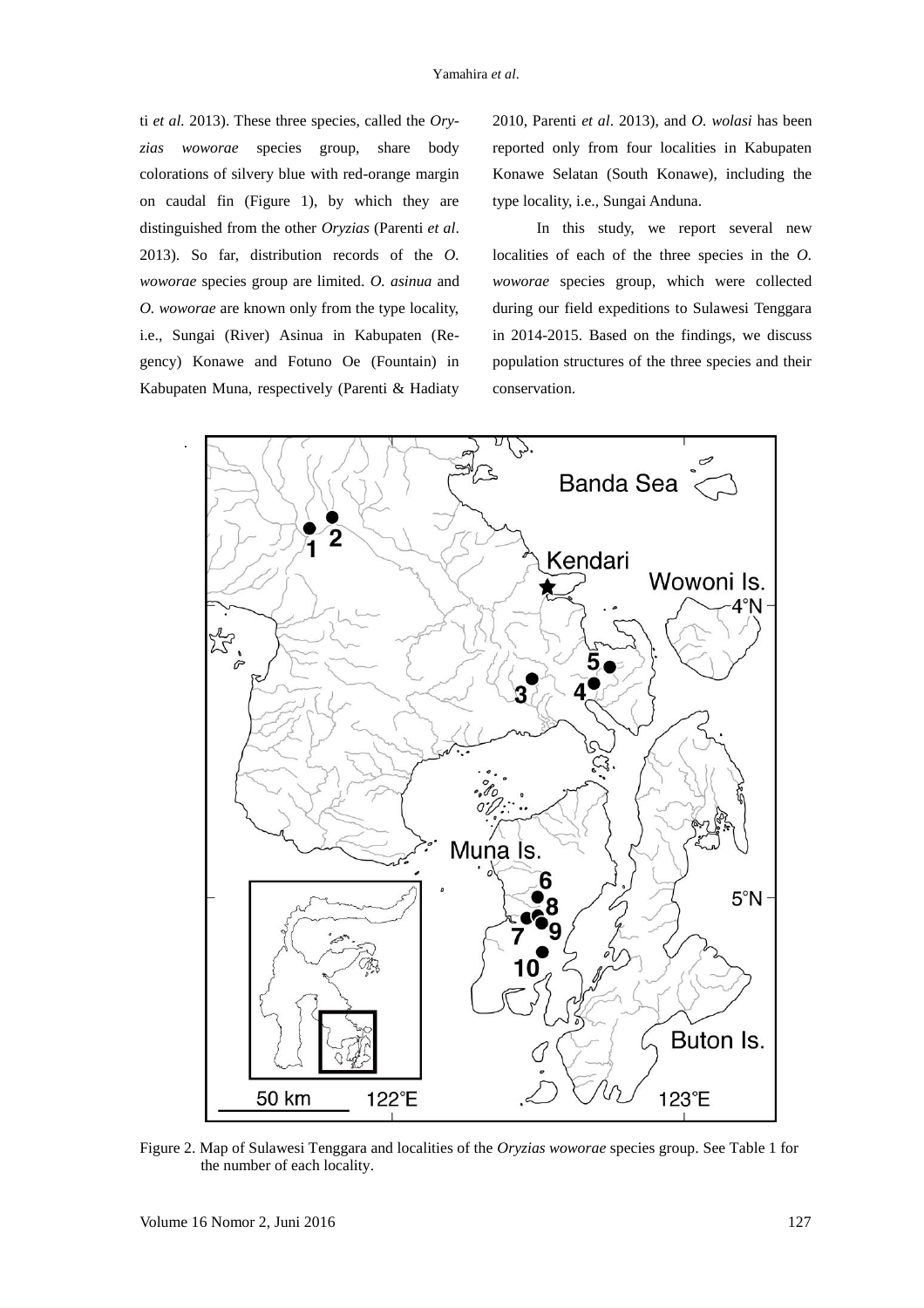## **Materials and methods**

Field expeditions for the *Oryzias woworae* species group were conducted throughout Sulawesi Tenggara (Southeast Sulawesi) (Figure 2), including Muna Island, during November 2014 to November 2015. We searched for *Oryzias* from the surface of water and/or under water by snorkeling. When *Oryzias* were found, we collected them using a beach seine.

*Oryzias* collected from Kabupaten Konawe (Locality 1 and 2 in Figure 2) and Kabupaten Konawe Selatan (Locality 3-5 in Figure 2) were identified as *O. asinua* and *O. wolasi*, respectively, while *Oryzias* collected from Muna Island (locality 6-10 in Figure 2) were all identified as *O. woworae*, though Mokodongan & Yamahira (2015) suggested that taxonomic reexamination of this species group is required.

# **Results and discussion**

*Oryzias asinua* had been known only from the type locality, Sungai (River) Asinua in Desa (Village) Asipako, which is a tributary of Sungai Konaweha (Parenti *et al*. 2013). During our field expeditions, however, we found *O. asinua* not only in Sungai Asinua but also in Sungai Ambekaeri in Desa Ambekaeri (Figure 3A, B, Table 1). Sungai Ambekaeri is another upstream tributary of Sungai Konaweha, located about 10 km apart from Sungai Asinua (Figure 2). This suggests that the population in Sungai Asinua and that in Sungai Ambekaeri may be a single meta-population having a certain degree of gene flows through individual dispersals. Molecular methods and population genetic analyses are needed to see if this is the case or not. We think that there may be still unknown populations of *O. asinua* along the Sungai Konaweha basin.

Table 1. Locality of the *Oryzias woworae* species group found during the field expeditions in 2014- 2015. Asterisks indicate new localities

| Locality                                                                              | Species           | Latitude and longitude  |
|---------------------------------------------------------------------------------------|-------------------|-------------------------|
| 1. Sungai Ambekaeri* (Desa Ambekaeri, Kecamatan<br>Latoma, Kabupaten Konawe)          | $\Omega$ . asinua | S03°45'47", E121°43'33" |
| 2. Sungai Asinua (Desa Asipako, Kecamatan Asinua,<br>Kabupaten Konawe)                | O. as inua        | S03°42'44", E121°47'58" |
| 3. Sungai Anduna (Desa Anduna, Kecamatan Laeya,<br>Kabupaten Konawe Selatan)          | O. wolasi         | S04°14'59", E122°29'01" |
| 4. Sungai Moramo* (Desa Ulusena Jaya, Kecamatan<br>Moramo, Kabupaten Konawe Selatan)  | O. wolasi         | S04°15'40", E122°42'00" |
| 5. Air Terjun Moramo (Desa Sumbersari, Kecamatan<br>Moramo, Kabupaten Konawe Selatan) | O. wolasi         | S04°13'15", E122°44'42" |
| 6. Oe Balano* (Desa Bente, Kecamatan Kabawo,<br>Kabupaten Muna)                       | O. woworae        | S05°00'24", E122°29'27" |
| 7. Sungai Laweau* (Desa Latongku, Kecamatan Parigi,<br>Kabupaten Muna)                | O. woworae        | S05°04'17", E122°27'49" |
| 8. Motobano Oe* (Desa Laiba, Kecamatan Parigi,<br>Kabupaten Muna)                     | O. woworae        | S05°03'49", E122°29'26" |
| 9. Fotuno Oe (Desa Wakumoro, Kecamatan Parigi,<br>Kabupaten Muna)                     | O. woworae        | S05°04'38", E122°30'24" |
| 10. Sungai Waleale*a (Desa Waleale, Kecamatan<br>Tongkuno Selatan, Kabupaten Muna)    | O. woworae        | S05°11'45", E122°30'36" |

a: Locality reported by Mokodongan & Yamahira (2015)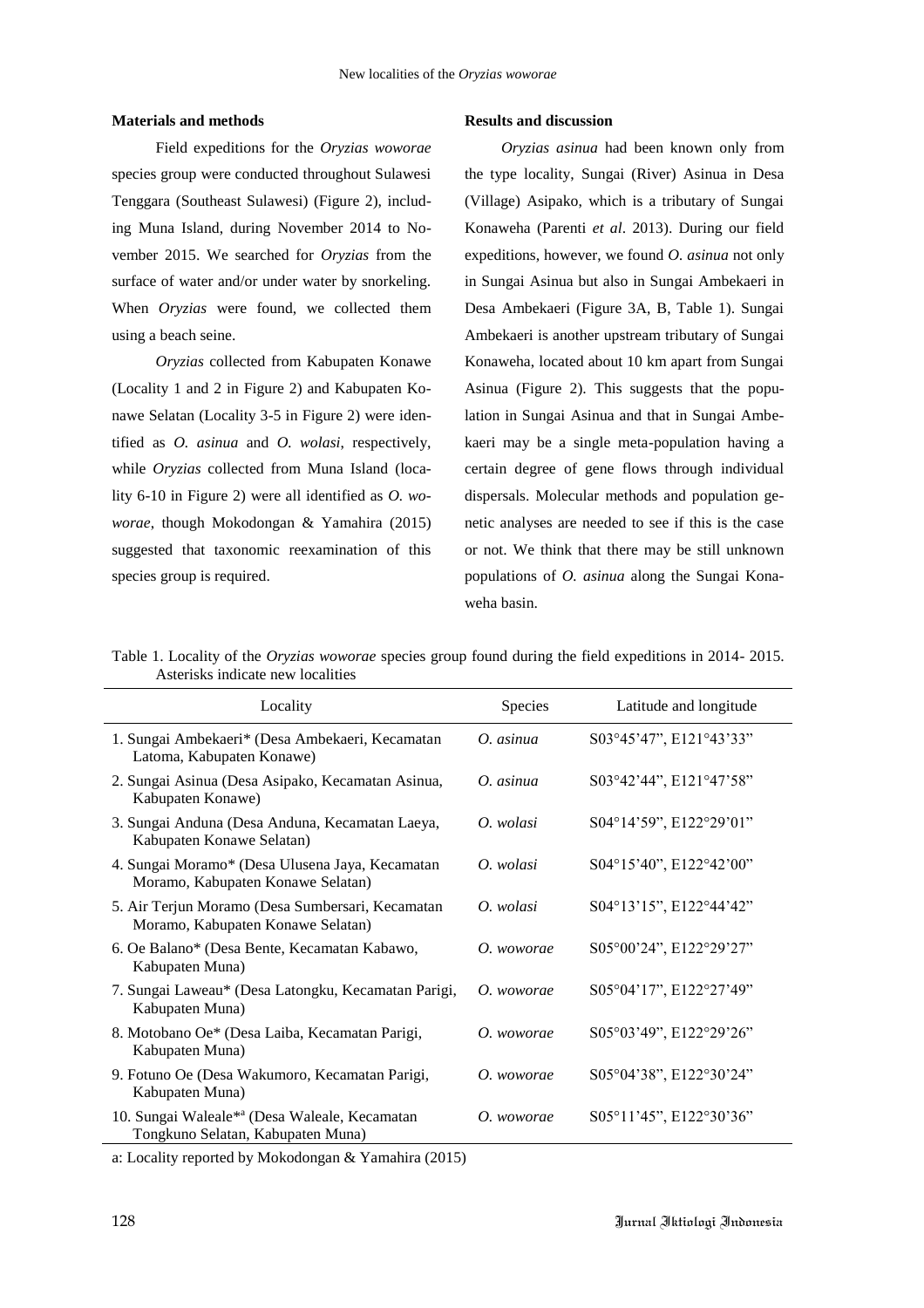Yamahira *et al*.



Figure 3. Pictures of collection localities. A. Sungai Ambekaeri, B. Sungai Asinua, C. Sungai Anduna, D. Sungai Moramo, E. Air Terjun Moramo, F. Oe Balano, G. Sungai Laweau, H. Motobano Oe, I. Fotuno Oe, and J. Sungai Waleale.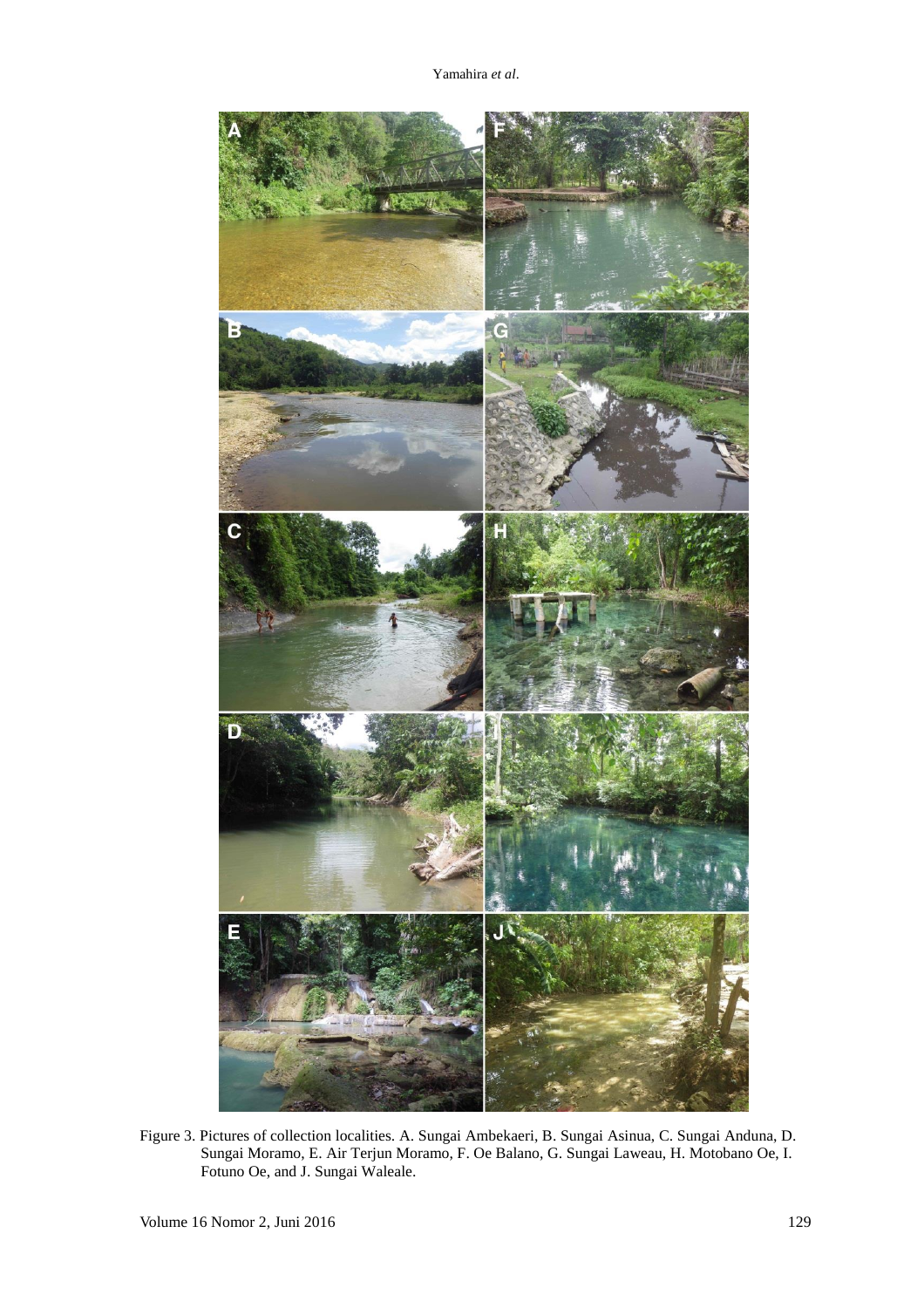*Oryzias wolasi* had been known not only from the type locality, Sungai Anduna in Desa Anduna, but also from three more localities, i.e., Sungai Wolasi in Desa Wolasi, Air Terjun (Waterfall) Moramo in Desa Sumbersari and a springfed coastal stream in Desa Ambolodangga (Parenti *et al.* 2013). As previously reported, *O. wolasi* was found in Sungai Anduna and Air Terjun Moramo also during our expeditions (Figure 3C, E, Table 1). In addition, we found a new locality of *O. wolasi* in Sungai Moramo in Desa Ulusena Jaya (Figure 3D, Table 1). Sungai Moramo is a river which flows from Air Terjun Moramo. Therefore, although the new locality is 7 km apart from Air Terjun Moramo (Figure 2), we suspect that that these two populations are also a single meta-population. In contrast, the population in Air Terjun Moramo is known to be a genetically distinct population from that in Sungai Anduna (Mokodongan & Yamahira 2015). This probably reflects that Air Terjun Moramo and Sungai Anduna belong to different river systems, whose mouths open about 20 km apart from each other (Figure 2).

*Oryzias woworae* had been known only from the type locality, Fotuno Oe (Fountain) in Desa Wakumoro in Muna Island (Parenti & Hadiaty 2010). Mokodongan & Yamahira (2015) also reported *O. woworae* from Sungai Waleale in Desa Waleale in Muna Island (Figure 3J, Table 1), which was the second locality of the species. However, we could not find *O. woworae* from Sungai Waleale in our expeditions in 2014-2015, suggesting the possibility of extinction. During the expeditions, instead, we found three additional localities in Muna Island; Motobano Oe in Desa Laiba, Sungai Laweau in Desa Latongku, and Oe Balano in Desa Bente (Figure 3F–H, Table 1). Given that Motobano Oe and Sungai Laweau are connected with each other, these two populations

may be a single meta-population. Moreover, they are connected also with Fotuno Oe (Figure 3I); water from Fotuno Oe flow out through a river which connected with Sungai Laweau downstream. The water velocity of this river from Fotuno Oe was quite high, so we guess that *Oryzias* may not be able to swim up from downstream, suggesting that gene flows, if any, may be one directional. It remains to be clarified how the water flow affect their populations structures. On the other hand, the population in Sungai Waleale is known to be genetically distinct from the population in Fotuno Oe (Mokodongan & Yamahira 2015), probably reflecting that Sungai Waleale is independent from the Fotuno-Motobano system. This may be the case also for the population in Oe Balano, which is another independent fountain system. There are a lot of fountain systems in Muna Island, so genetically distinct *O. woworae* populations may remain to be found.

In summary, we discovered six new localities of the three species of the *O. woworae* species group. This suggests that they may have wider species ranges than currently recognized. Moreover, their distributions across multiple river systems suggest that each of these species is strongly genetically structured. Our preliminary molecular analyses support this view. If this is the case, the unit for conservation should be considered not as each species but as each local population. Further studies on their population structures are necessary to estimate effective conservation units of this endemic species group.

## **Acknowledgements**

We thank Ministry of Research and Technology Republic of Indonesia (RISTEK) and Research Center for Biology, Indonesian Institute of Sciences (LIPI) for the permit to conduct research in Sulawesi (research permit number 394/SIP